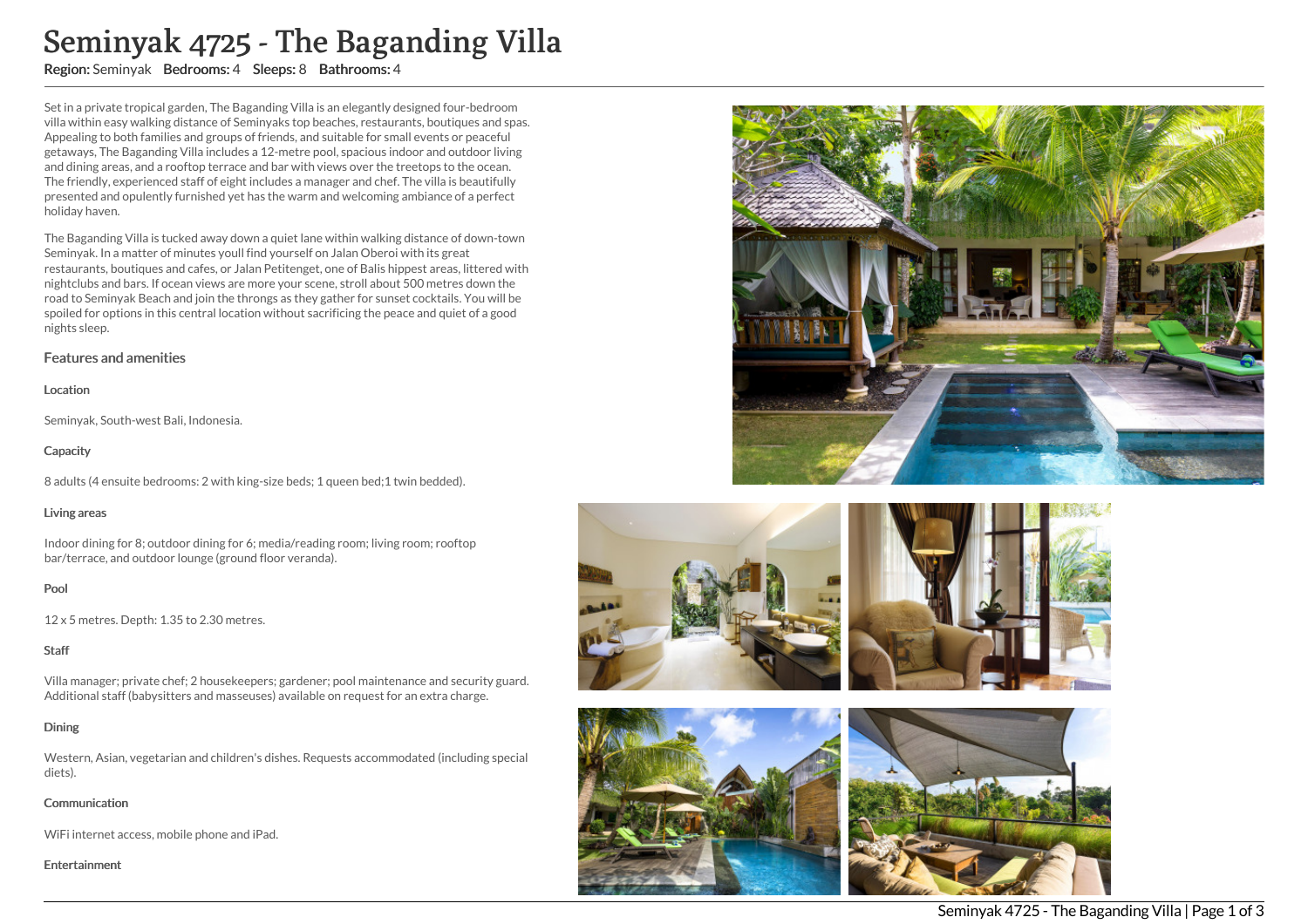4 flat-screen HD fiber optic satellite televisions; surround-sound stereo system; digital movie library and books.

#### For families

The Baganding Villa is well equipped for families. Facilities include: baby cot, high chair & pool toys.

## Spa

In-villa treatments selected from a comprehensive spa menu can be carried out by professional beauty therapists (extra cost applies).

## **Transport**

Car and driver requirements or taxi pick-ups can easily be arranged with your villa manager.

## Weddings & Events

Events for up to 20 people can be arranged at the villa with prior notice.

#### Additional facilities

Barbecue; back-up generator; safety deposit box.

## Property area

735 sqm (land); 525 sqm (villa).

The layout

## Indoor living

Spacious, well lit dining area seating 8-10 guests Comfortable air-conditioned living room with upright piano and tasteful furnishings Media/reading room Modern, well-equipped guest kitchen

## Outdoor living

Rooftop bar with covered lounge area and outdoor dining for 6-8 Large verandas with dining space for 6-8 guests and lounge area Poolside bale for shaded relaxation and massage treatments 12-metre pool with shallow end for children Timber pool deck with umbrellas and sun loungers Private tropical garden with fountains and stylish night-time lighting Enclosed parking for two vehicles

## The rooms

## Master bedroom

- Large air-conditioned ground-floor room with king-size bed and traditional handcarved headboard
- Access to veranda through sliding glass doors
- Recessed lighting, decorative lamps, additional seating and 42-inch HD satellite television
- Ensuite terrazzo bathroom with built-in tub, his and hers sinks and tropical shower